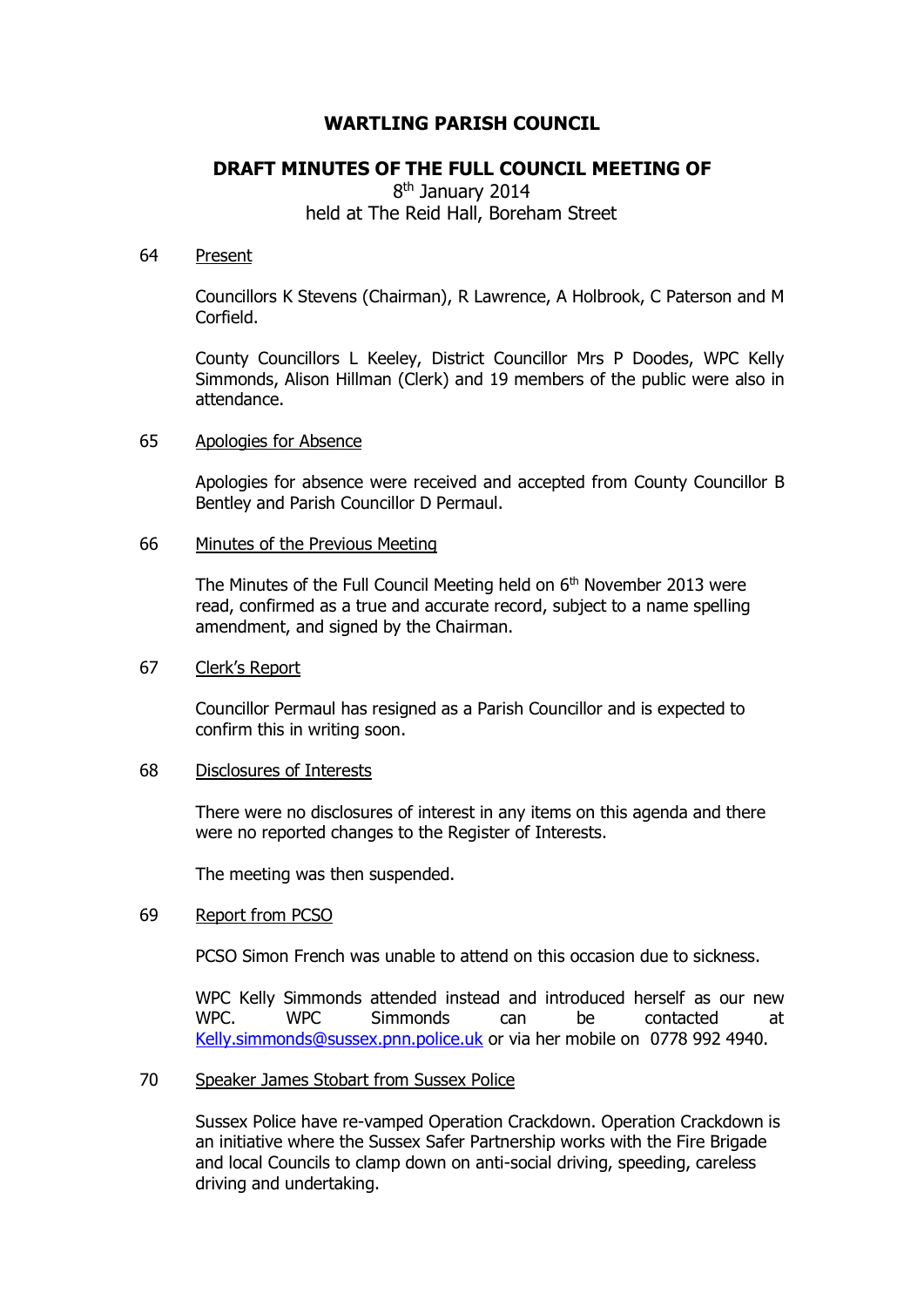Residents are asked to ask to report any incidents they witness via [www.operationcrackdown.org](http://www.operationcrackdown.org/) or by calling 01243 64 22 22.

More details about Operation Crackdown are available at [www.operationcrackdown.org](http://www.operationcrackdown.org/) and are also on Facebook and Twitter.

In answer to a question from a parishioner, it was suggested that horse and carriage drivers could use head cameras to record offending motorists' details as many cyclists now do.

The Chairman thanked Mr Stobart for his presentation and Mr Stobart left the meeting.

### 71 Speaker Natalie Bumpus and Jo Tucker from Wealden District Council

Wealden District Council needs to identify the Parishes views on local needs on the following issues within the Local Plan;

- i: housing allocations.
- ii: boundary reviews
- iii: Gypsy and Traveller provision
- iv: Review of Conservation Areas

Ten new homes have been allocated for this parish and these will be in addition to current windfall or exception sites.

Sites for these homes will be assessed and a consultation will take place in 2015 to define the boundaries.

Conservation areas will also be reviewed and residents are asked to consider whether they would like areas from this parish to be classed as conservation areas. Conservation areas generally increase property values but can reduce residents' planning rights.

Further details are available from [jo.tucker@wealden.gov.uk](mailto:jo.tucker@wealden.gov.uk) or [natalie.bumpus@wealden.gov.uk.](mailto:natalie.bumpus@wealden.gov.uk)

The Chairman thanked Ms Bumpus and Ms Tucker for their presentation and they then left the meeting.

## 72 Reports from District and County Councillors.

District Councillor P Doodes assured those present that Wealden has reduced the numbers of additional housing in the Core Stategy from the 13000 which was originally imposed by Central Government to 9600.

She also reported that;

 residents who have requested brown bins can expect to receive them shortly.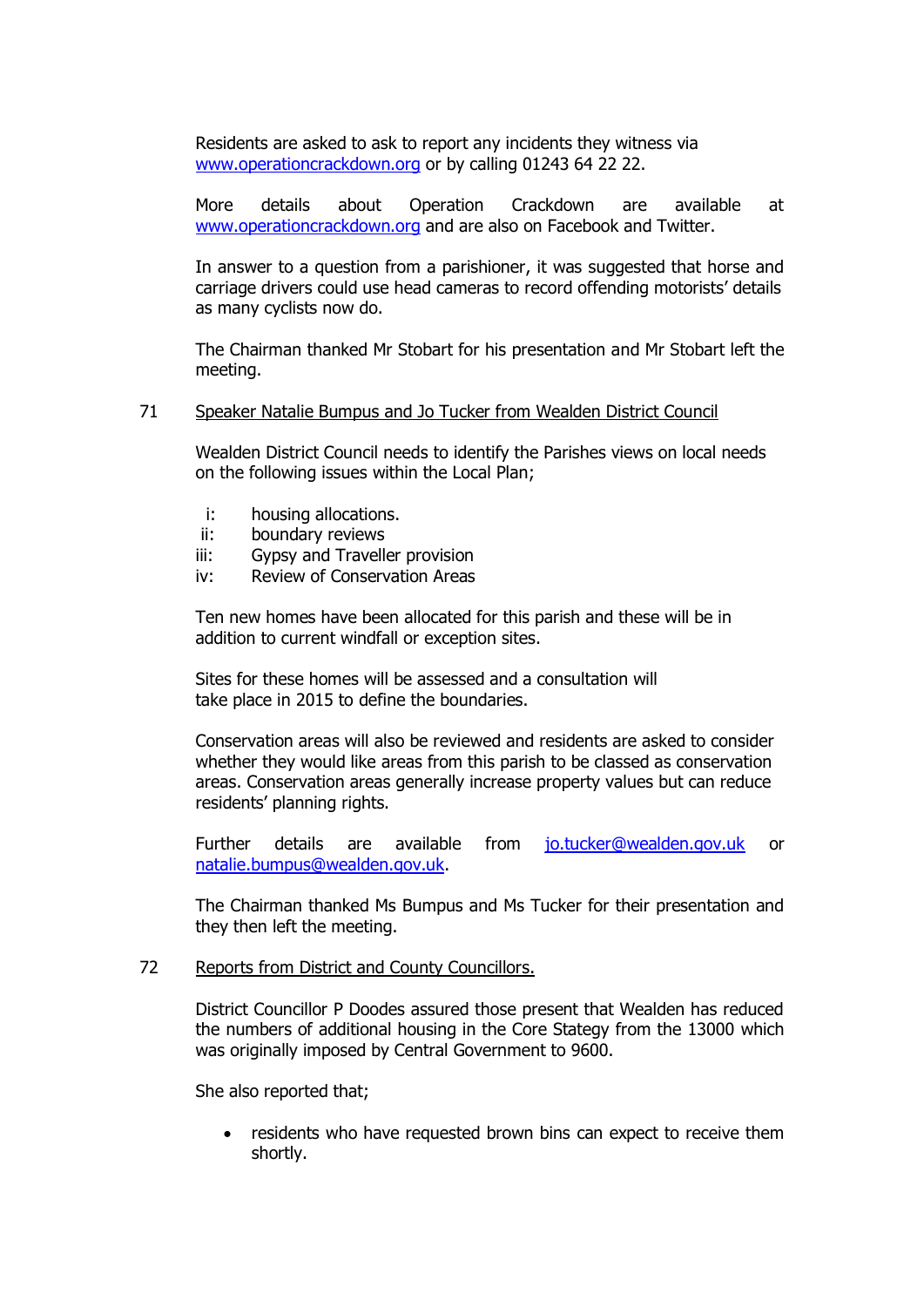Keir will collect rubbish from village halls at no cost but will charge them if they want bigger bins.

Residents agreed that there have been teething problems with the new recycling contract. Anyone, in this parish, who is still experiencing problems is asked to contact District Councillor Doodes.

County Councillor Bentley was unable to attend on this occasion but sent a report which is available upon request from the Clerk.

County Councillor Keeley reported that;

- ESCC visited Jenner's Lane to investigate the problems raised at the previous meeting. BT has cut some of the vegetation.
- Roads and ditches in the parish need clearing and he will take this up with officers at ESCC.

The Chairman reported that ESCC has accepted responsibility for the eroding banks on the west side of Boreham Street.

73 Ouestions from Members of the Public

Residents noted that;

- a large hole has appeared in Boreham Lane. Councillor Lawrence confirmed ESCC is investigating this.
- parking problems in Boreham Lane have been reported to the police.
- PGL have confirmed that the new bin for the bus shelter will be fitted in January, weather permitting.

Parishioners were reminded that they should keep their District and County Councillors as well as the Parish Clerk in the loop if they choose to make complaints direct to the authorities.

The meeting was then re-opened.

- 74 Reports
	- a) Planning

There was nothing new to report on this occasion.

b) Environment South/Reid Hall

There was nothing new to report on this occasion.

c) Footpaths and Environment North

The footpath problem at Wartling Wood has now been taken up by Wealden's Enforcement Team.